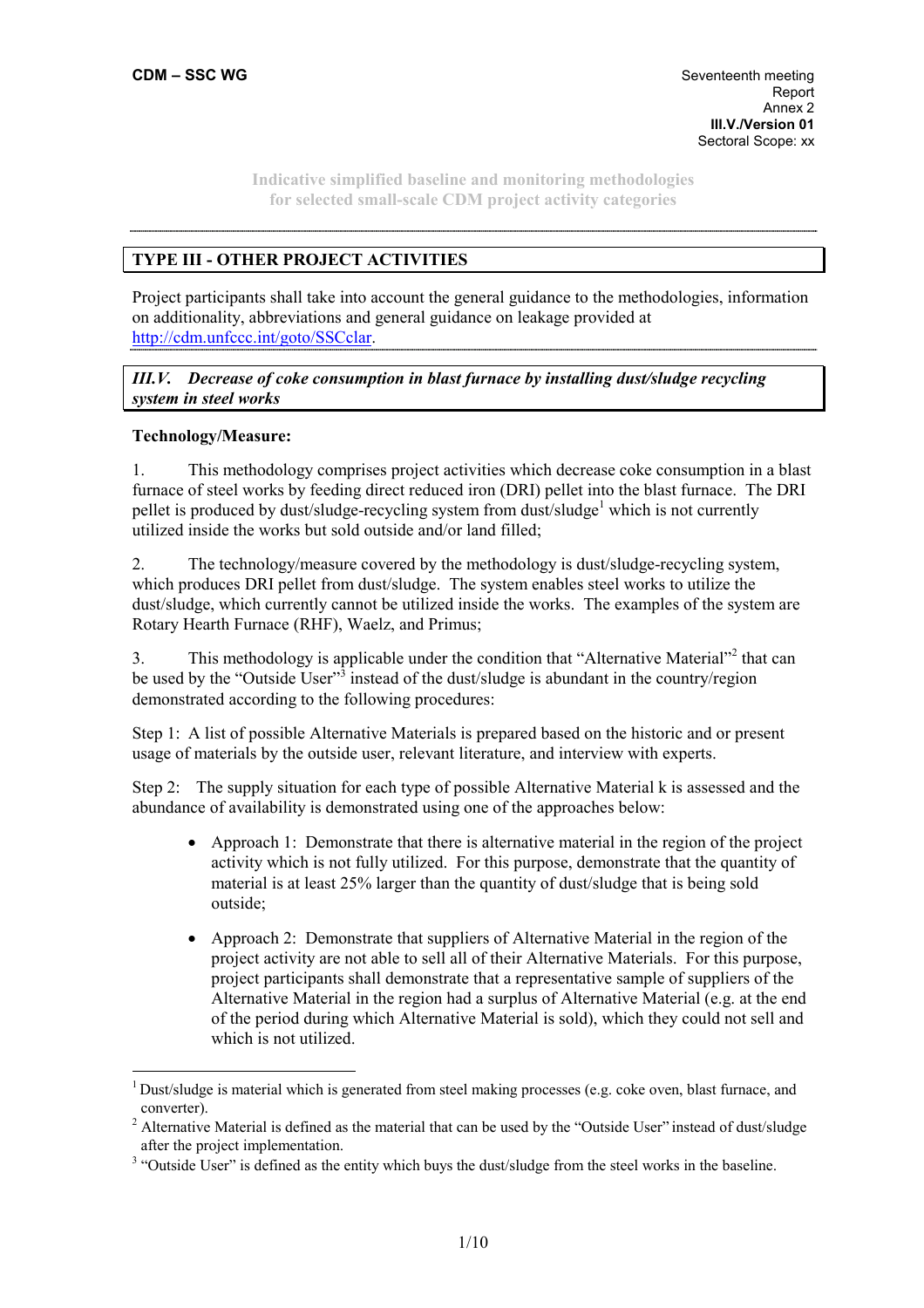*III.V. Decrease of coke consumption in blast furnace by installing dust/sludge recycling system in steel works (cont)* 

4. This methodology is only applicable to the project activity implemented in existing steel works.

5. Measures are limited to those that result in emission reductions of less than or equal to 60 ktCO<sub>2</sub> equivalent annually.

# **Project Boundary**

6. The project boundary is the physical, geographical site of the steel works where dust/sludge is generated and dust/sludge-recycling system is to be installed.

## **Baseline Emissions**

7. The baseline scenario for the project activity is the situation where, in the absence of the project activity, no dust/sludge recycling system would be installed in the steel works and the dust/sludge, which currently cannot be utilized inside the works, would continue to be sold to outside user and/or land-filled.

8. Project participants shall apply steps 1-3 of the latest version of "Combined tool for identification of baseline scenario and demonstrate of additionality" to identify the baseline scenario. The methodology is only applicable if the identified baseline scenario is the continuation of current practice.

The plausible alternative scenarios shall include, but not limited to:

- AS 1: Continuation of current practice (i.e., dust/sludge which is not currently utilized inside the works is sold to "outside users" and/or land filled)
- AS 2: All the dust/sludge is recycled inside the steel works with dust/sludge recycling system (the proposed project activity undertaken without being registered as a CDM project activity)

AS 3: The dust/sludge is recycled inside the steel works without dust/sludge recycling system

9. The emission source in the baseline scenario is coke consumption in blast furnace. The project activity results in the decrease of coke consumption. The baseline emissions are determined as follows:

$$
BE_y = BE_{\text{coke},y} \tag{1}
$$

Where:

*BE*<sub>*x*</sub> Baseline emission in year *y* (tCO<sub>2</sub>/year)

*BEcoke*,*<sup>y</sup>* CO2 emission associated with decreased coke consumption in the blast furnace due to the input of DRI pellet produced by the project activity in year  $y$  (tCO<sub>2</sub>/year)

10. If the production output of the blast furnace (i.e., pig iron) generated in year *y* is larger than the average of historical production output of the three most recent years (excluding abnormal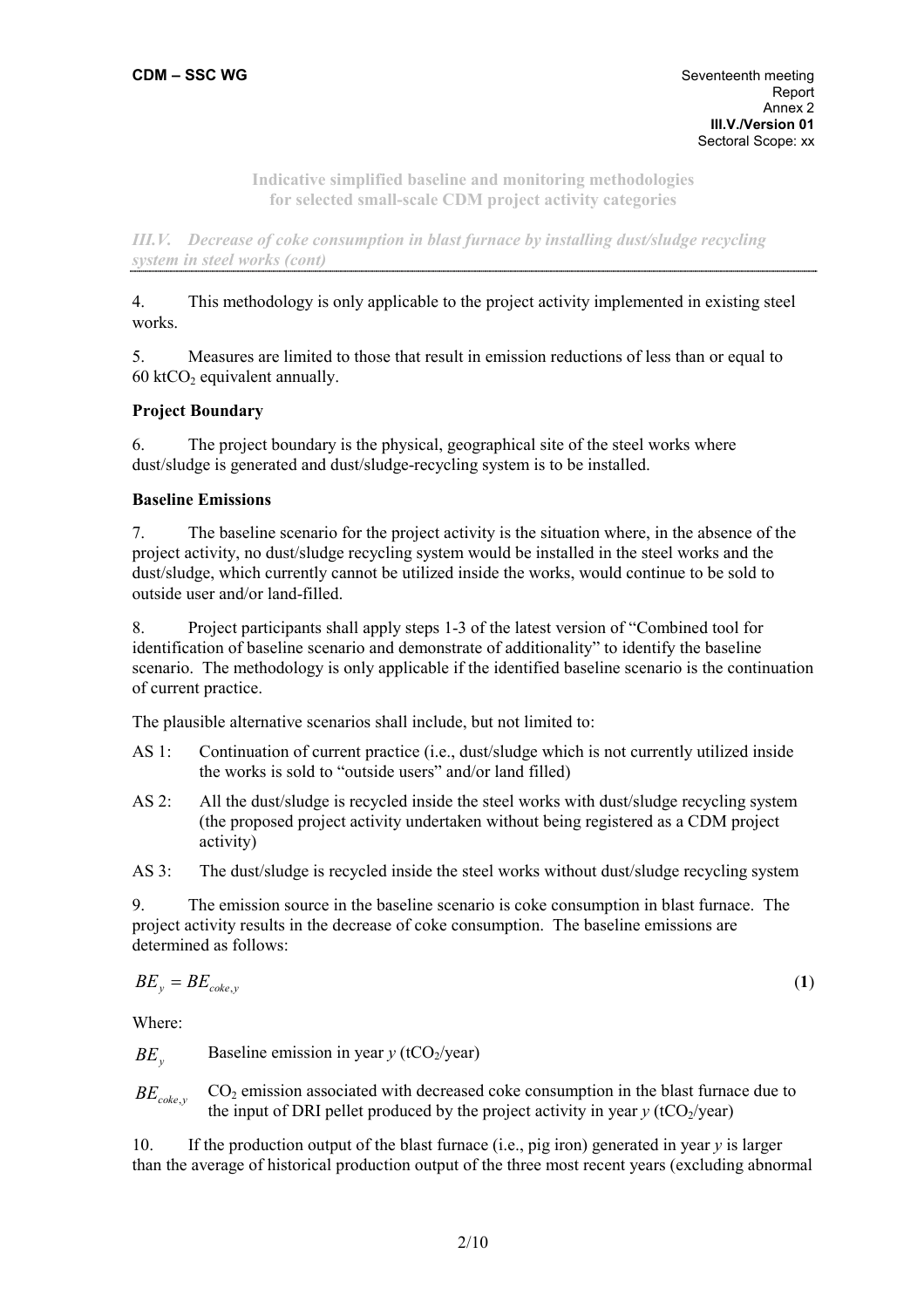*III.V. Decrease of coke consumption in blast furnace by installing dust/sludge recycling system in steel works (cont)*  

years) before the implementation of the project activity, then the baseline emission shall be discounted as follows:

$$
BE_{y} = BE_{\text{coke},y} * \left(\frac{Q_{\text{pig iron},HY}}{Q_{\text{pig iron},y}}\right)
$$
 (2)

Where:

 $Q_{\text{pio iron HY}}$  The average quantity of pig iron production of the most recent three years (excluding abnormal years) before the implementation of the project activity (t-pig/year)

$$
Q_{\text{pig iron,y}}
$$
 The quantity of pig iron production in year *y* (t-pig/year).

11. *BE*<sub>coke,*y*</sub> is determined as follows:

$$
BE_{\text{coke},y} = \Delta Q_{\text{coke},y} * NCV_{\text{coke}} * EF_{\text{CO}_2,\text{coke}}
$$
\n(3)

Where:

 $\Delta Q_{\text{coker}}$ <sup>*y*</sup> Decreased quantity of coke consumption in the blast furnace due to the input of DRI pellet produced by the project activity in year *y* (t-coke/year)

 $NCV_{\text{coker}}$  Net calorific value of coke (TJ/t-coke).

 $EF_{CO_2, coke}$  $CO<sub>2</sub>$  emission factor of coke (tCO<sub>2</sub>/TJ).

12.  $\Delta Q_{coker}$  is determined as the lower of the following:

- (a) Value determined by actual measurement (see paragraph 13 for details);
- (b) Value estimated (see paragraph 14 for details).

13. For the case of actual measurement  $\Delta Q_{coke}$ <sup>*y*</sup> is determined as below:

$$
\Delta Q_{coke,y} = \left(\frac{Q_{coke,HY}}{Q_{pig\,iron,HY}}\right) * Q_{pig\,iron,y} - Q_{coke,PJ,y}
$$
\n
$$
\tag{4}
$$

Where:

$$
Q_{\text{coke,HY}}
$$
 The average quantity of coke consumption of the most recent three years, (excluding abnormal years) before the implementation of the project activity (t-coke/year)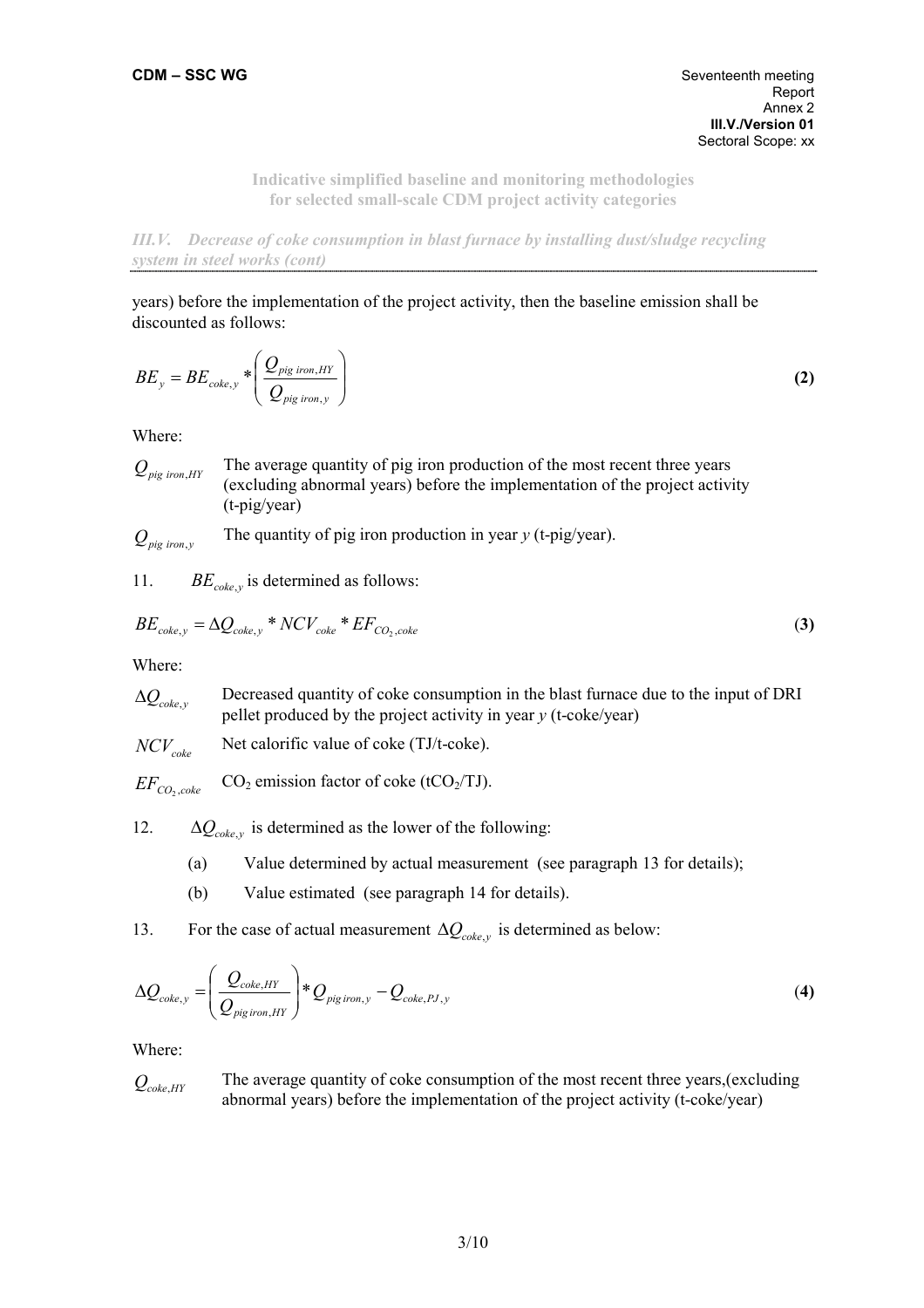*III.V. Decrease of coke consumption in blast furnace by installing dust/sludge recycling system in steel works (cont)*  

- $Q_{\text{pio iron HY}}$  The average quantity of pig iron production of the most recent three years (excluding abnormal years) before the implementation of the project activity (t-pig/year)  $Q_{\text{pig iron }y}$  The quantity of pig iron production in year *y* (t-pig/year)  $Q_{\text{coker},pJ,v}$  The coke consumption in year *y* after the implementation of the project activity (t-coke/year)
- 14. The estimation approach determines  $\Delta Q_{coke}$ , from the following formula:

$$
\Delta Q_{coke,y} = Q_{DRI,y} * DQ_{coke,y} = Q_{DRI,y} * F_{Fe\_DRI,y} * DQ_{c,y} / F_{c\_coke,y}
$$
\n(5)

Where:

 $Q_{DRI, y}$  Quantity of DRI pellet fed into the blast furnace in year *y* (t-DRI/year)

*DQ<sub>coke y</sub>* Decreased quantity of coke consumption by feeding one ton of DRI pellet into the blast furnace in year *y* (t-coke/t-DRI)

$$
F_{Fe\_DRI,y}
$$
 Fraction of metallic iron in DRI pellet produced by the project activity in year y (t-Fe/t-DRI)

$$
DQ_{c,y}
$$
 Decreased quantity of carbon fed into the blast furnace by feeding one ton of metallic iron into the blast furnace in year *y* (t-C/t-Fe)

$$
F_{c \, coke, y}
$$
 Fraction of carbon in coke fed into the blast furnace in year *y* (t-C/t-coke)

Where  $DQ_c$ <sub>*y*</sub> is determined as follows:

- (a) For the *ex ante* estimation of the emission reductions, 0.3 (t-C/t -Fe) shall be used;
- (b) For the *ex post* estimation of the emission reductions,  $DQ_c$ <sub>*y*</sub> is calculated from the formula below. If the calculated figure is larger than 0.3 (t-C/t -Fe), project participants shall adopt 0.3 (t-C/t-Fe) to be conservative.

$$
DQ_{c,y} = (Q_{before,c} - Q_{after,c,y})^* Q_{after, pig,y} / (Q_{after,DRI,y}^* * F_{after,Fe\_DRI,y})
$$
\n(6)

Where:

| $\mathcal{Q}_{{\it before},c}$    | The quantity of carbon fed into blast furnace to produce one ton of pig iron<br>before DRI input into the blast furnace $(t-C/t-pig)$          |
|-----------------------------------|------------------------------------------------------------------------------------------------------------------------------------------------|
| $\mathcal Q_{\rm after,c,\it v}$  | The quantity of carbon fed into blast furnace to produce one ton of pig iron after<br>DRI input into the blast furnace in year $y$ (t-C/t-pig) |
| $\mathcal{Q}_{\it after, pig, y}$ | The amount of pig iron produced in year $y$ (t-pig/year)                                                                                       |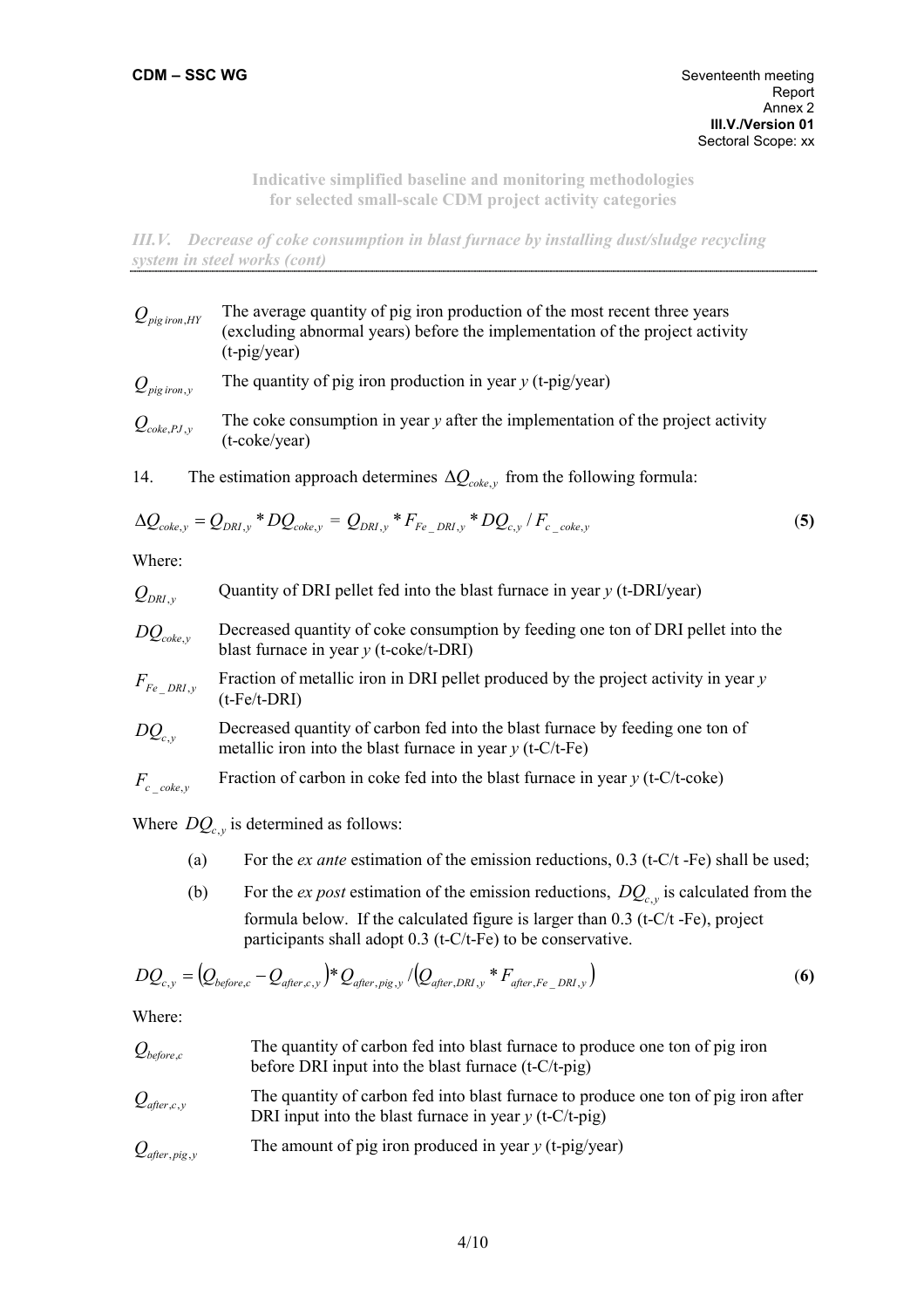*III.V. Decrease of coke consumption in blast furnace by installing dust/sludge recycling system in steel works (cont)* 

 $Q_{\text{after DRI }y}$  The amount of DRI pellet fed into the blast furnace in year *y* (t-DRI/year)

 $F_{after,Fe\,DRI, v}$  Fraction of metallic iron in DRI pellet fed into the blast furnace in year *y* (t-Fe/t-DRI)

### **Project activity emissions**

15. The emission sources in the project activity consist of  $CO<sub>2</sub>$  emission from electricity and fuel consumption by dust/sludge recycling system. In case the project activity utilizes the dust/sludge that would have been landfilled in the absence of the project activity,  $CO<sub>2</sub>$  emission from the carbon contained in the dust/sludge should also be included in the project emission calculations.

$$
PE_y = PE_{ele,y} + PE_{field,y} + PE_{DS,y}
$$
\n<sup>(7)</sup>

Where:

| $PE_{v}$             | Project emission in year $y$ (tCO <sub>2</sub> /year)                                                                                                           |
|----------------------|-----------------------------------------------------------------------------------------------------------------------------------------------------------------|
| $PE_{ele, v}$        | CO <sub>2</sub> emission associated with electricity consumption by dust/sludge recycling<br>system (tCO <sub>2</sub> /year)                                    |
| $PE_{\text{fuel,y}}$ | $CO2$ emission associated with fuel consumption by dust/sludge recycling system<br>(tCO <sub>2</sub> /year)                                                     |
| $PE_{DS, v}$         | $CO2$ emission associated with the carbon contained in the dust/sludge which<br>would have been landfilled in the absence of the project activity $(tCO2/year)$ |

16. *PE<sub>ele, y</sub>* is calculated based on the latest version of the "Tool to calculate baseline, project and/or leakage emissions from electricity consumption".

17. *PE* $_{\text{fuel }y}$  is calculated from the following methods:

- (a) If the fuel used by the dust/sludge recycling system is fossil fuel, the latest version of "Tool to calculate project or leakage  $CO<sub>2</sub>$  emissions from fossil fuel combustion" is used to determine the  $CO<sub>2</sub>$  emissions;
- (b) If the fuel used by the dust/sludge recycling system is off gas generated from the steel making process such as coke oven gas (COG) and blast furnace gas (BFG), the  $CO<sub>2</sub>$  emission is determined as follows:
	- (i) In case the dust/sludge recycling system uses the off gas which would not be used for any purpose but be flared in the absence of the project activity,  $PE_{\text{fuel, }v}$  is zero;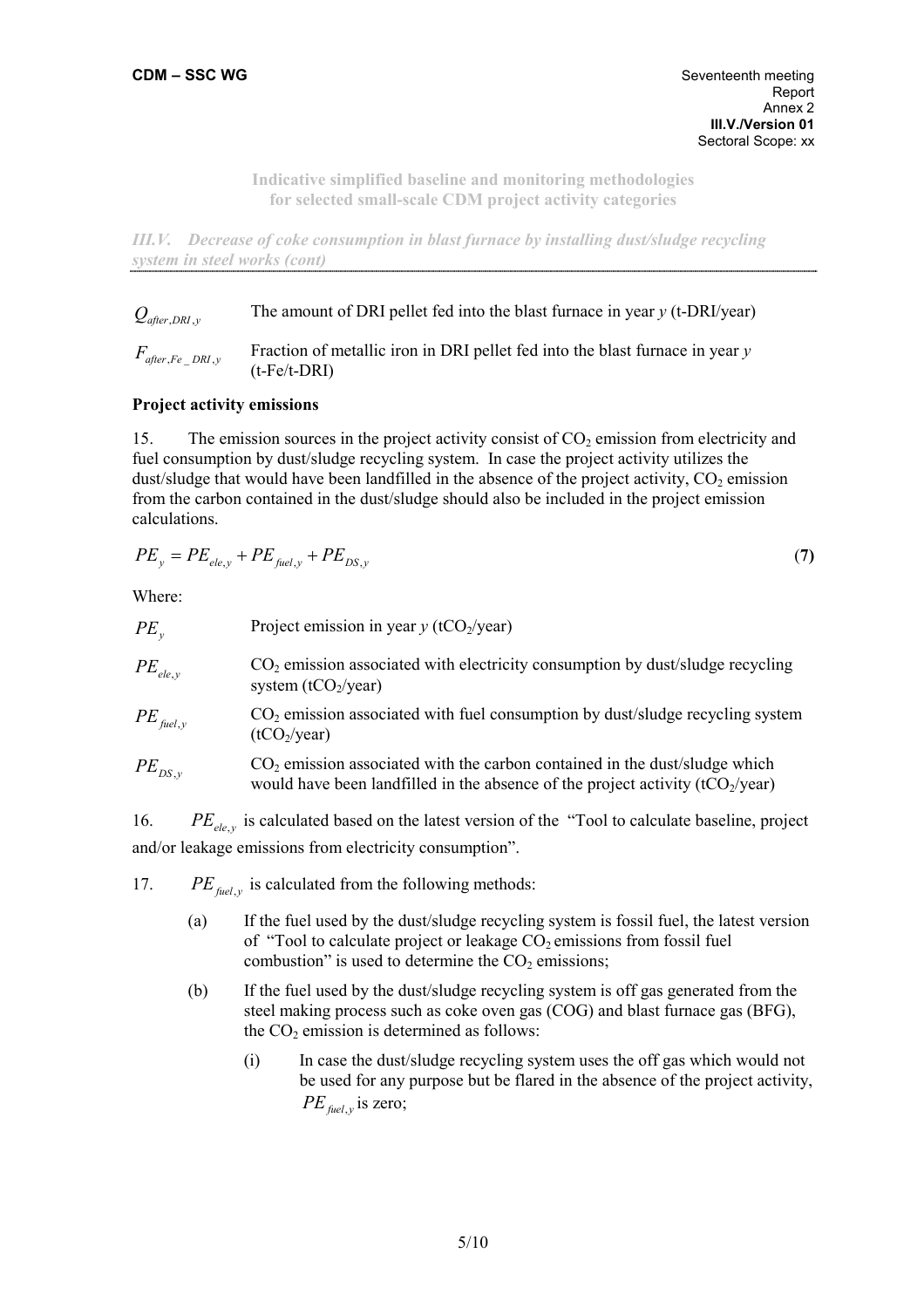*III.V. Decrease of coke consumption in blast furnace by installing dust/sludge recycling system in steel works (cont)* 

> (ii) In case the dust/sludge recycling system uses the off gas, which would be used by other steel making processes as a fuel in the absence of the project activity.<sup>4</sup> *PE*<sub>fuel</sub><sub>y</sub> is calculated as follows:

$$
PE_{\text{fuel,y}} = Q_{OG,y} * NCV_{OG} * EF_{CO2,FF}
$$
 (8)

Where:

- $Q_{OGy}$  Quantity of the off gas consumed by the dust/sludge recycling system in year *y*  $(Nm<sup>3</sup>/year)$
- *NCV*<sub>cc</sub> Net calorific value of the off gas consumed by the dust/sludge recycling system  $(TJ/Nm^3)$
- $EF_{CO2EF}$ <sup>*y*</sup>  $CO<sub>2</sub>$  emission factor of the fossil fuel that would be used (instead of the off gas) by the other steel making processes which currently use the off gas as a fuel in year *y*  $(tCO<sub>2</sub>/TJ)$

18. *PE*<sub>DS</sub> $_{v}$  is calculated from the formula below:

$$
PE_{DS,y} = Q_{DS,LF,y} * CC_{DS} * 44/12
$$
\n(9)

Where:

 $\overline{a}$ 

- $Q_{DS,LF, y}$  Quantity of the dust/sludge which would be landfilled in the absence of the project activity in year *y* on a dry weight basis (t-dry-ds /year). This is calculated based on the procedure described in the paragraph 19
- $CC_{DS}$  Carbon content of the dust/sludge which would be landfilled in the absence of the project activity on a dry weight basis (t-C/t-dry-ds). This should be determined as the average of the carbon content of the dust/sludge which was landfilled for the most recent three years prior to the implementation of the project activity

19.  $Q_{DS,LF, y}$  is determined conservatively as the maximum of the two values below under 19(a) and 19(b):

(a) The average of the historical annual quantity of the dust/sludge which was landfilled for the most recent three years prior to the implementation of the project activity;

$$
Q_{DS,LF,y} = (Q_{DS,LF,n} + Q_{DS,LF,n-1} + Q_{DS,LF,n-2})/3
$$
\n(10)

<sup>&</sup>lt;sup>4</sup> It is assumed here that the consumption of the off gas by the project activity results in increased fossil fuel consumption by existing steel making process which currently uses the off gas as a fuel.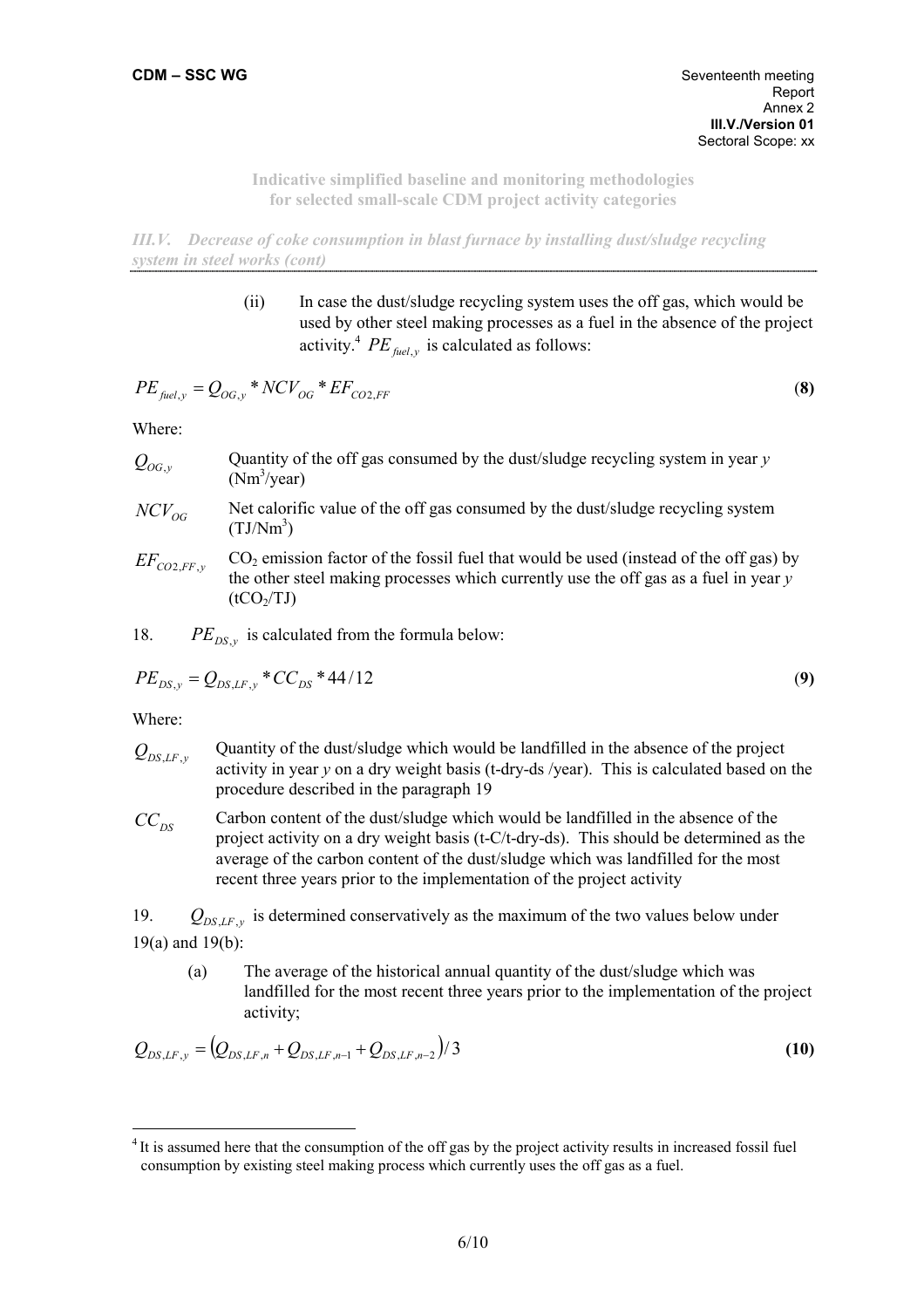*III.V. Decrease of coke consumption in blast furnace by installing dust/sludge recycling system in steel works (cont)* 

#### Where:

| $Q_{DS,LF,n}$ | Historical annual quantity of the dust/sludge which was landfilled in year $n$ on a dry |
|---------------|-----------------------------------------------------------------------------------------|
|               | weight basis (t-dry-ds /year)                                                           |

*n* Year prior to the implementation of the project activity

(b) The total dust/sludge generated from the steel works in year y multiplied with the average historical fraction of dust/sludge, which was landfilled for the most recent three years prior to the implementation of the project activity.

$$
Q_{DS,LF,y} = Q_{DS,total,y} * (Q_{DS,LF,n} / Q_{DS,total,n} + Q_{DS,LF,n-1} / Q_{DS,total,n-1} + Q_{DS,LF,n-2} / Q_{DS,total,n-2}) / 3 \quad (11)
$$

Where:

- *Q<sub>DS</sub>* total, *y* Total annual quantity of the dust/sludge generated from the steel works in year y on a dry weight basis (t-dry-ds/year)
- $Q_{DS,LF,n}$  Historical annual quantity of the dust/sludge which was landfilled in year *n* on a dry weight basis (t-dry-ds/year)
- $Q_{DS\ total}$ <sup>n</sup> Historical total annual quantity of the dust/sludge generated from the steel works in year *n* on a dry weight basis (t-dry-ds/year)
- *n* Year prior to the implementation of the project activity

#### **Leakage**

20. If the equipment of dust/sludge recycling system is transferred from another activity or if the existing equipment is transferred to another activity, leakage is to be considered.

21. If the dust/sludge is sold to "Outside User" for thermal application, the use of alternative material to replace the dust/sludge by the "Outside User" after the project implementation will lead to  $CO<sub>2</sub>$  emission as the dust/sludge contains carbon. This  $CO<sub>2</sub>$  emission needs to be considered as leakage. The amount of leakage emission can be assumed to be the same as the amount of  $CO<sub>2</sub>$ which would have been emitted from the dust/sludge in the absence of the project activity.

22. Even if the dust/sludge is sold to "Outside User" as an iron source, in the case that the alternative material, identified in accordance with the approach stipulated in the paragraph 3, contains certain amount of carbon, the  $CO<sub>2</sub>$  emission due to the use of the alternative material by "Outside User" needs to be considered as leakage.

## **Emission reductions**

23. Emission reductions are calculated as follows:

$$
ER_y = BE_y - PE_y - LE_y \tag{12}
$$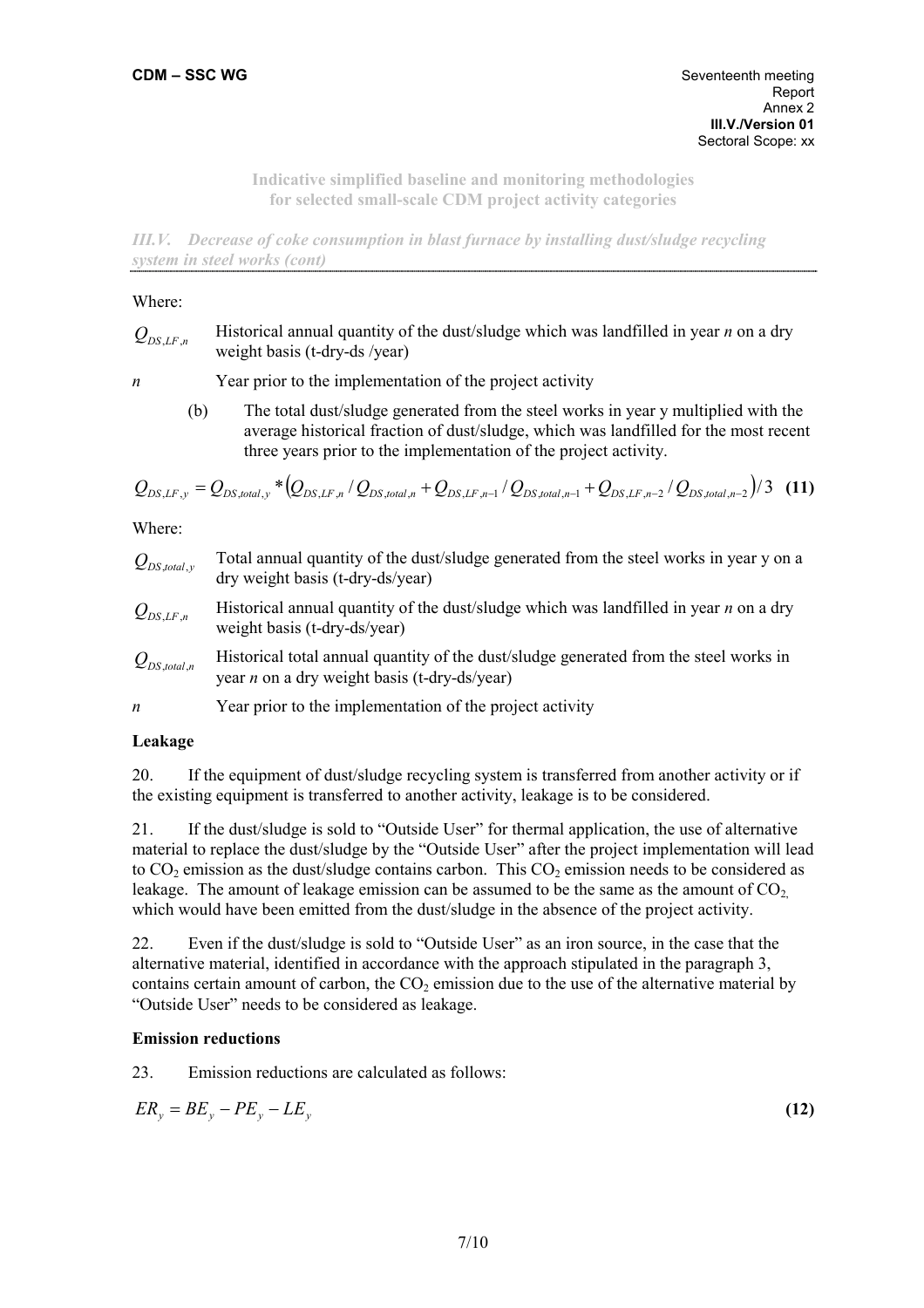*III.V. Decrease of coke consumption in blast furnace by installing dust/sludge recycling system in steel works (cont)* 

#### Where:

| $ER_{v}$ | Emission reductions in year y (t $CO2e/yr$ )            |
|----------|---------------------------------------------------------|
| $BE_v$   | Baseline emissions in year $y$ (t CO <sub>2</sub> e/yr) |
| $PE_{v}$ | Project emissions in year $y$ (t CO <sub>2</sub> /yr)   |
| $LE_v$   | Leakage emissions in year $y$ (t $CO2/yr$ )             |

## **Monitoring**

- 24. Parameters that are obtained prior to the project activity:
	- (a)  $Q_{piq}$   $H_Y$ : The average quantity of pig iron production of the most recent three years (excluding abnormal years) before the implementation of the project activity (t-pig/year); extreme values are to be excluded from the available values of output rate,
	- (b) *NCV<sub>coke</sub>*: Net calorific value of coke (TJ/t-coke). Reliable local or national data shall be used; 2006 IPCC default values should be used only when country or project specific data are not available or difficult to obtain.
	- (c)  $EF_{CO2, \ncoker}$ : CO<sub>2</sub> emission factor of coke (tCO<sub>2</sub>/TJ). Reliable local or national data shall be used; 2006 IPCC default values should be used only when country or project specific data are not available or difficult to obtain.
	- (d)  $Q_{coke\,HY}$ : The average quantity of coke consumption of the most recent three years (excluding abnormal years) before the implementation of the project activity (t-coke/year);
	- (e)  $Q_{before\ c}$ : The quantity of carbon fed into blast furnace to produce one ton of pig iron before DRI input into the blast furnace during the period of the one-month *ex ante* monitoring (t-C/t-pig);
- 25. Parameters that should be monitored every year during the crediting period:
	- (f)  $Q_{p}$  *iron*<sub>y</sub>: The quantity of pig iron production in year y (t-pig/year);
	- (g)  $Q_{coke, PJ, y}$ : The coke consumption in year *y* after the implementation of the project activity (t-coke/year);
	- (h)  $Q_{DRI}$ , : Quantity of DRI pellet fed into the blast furnace in year *y* (t-DRI/year);
	- (i)  $F_{Fe-DRI,y}$ : Fraction of metallic iron in DRI pellet produced by the project activity in year *y* (t-Fe/t DRI). For example this parameter can be measured by conducting fluorescent X-ray analysis in laboratory;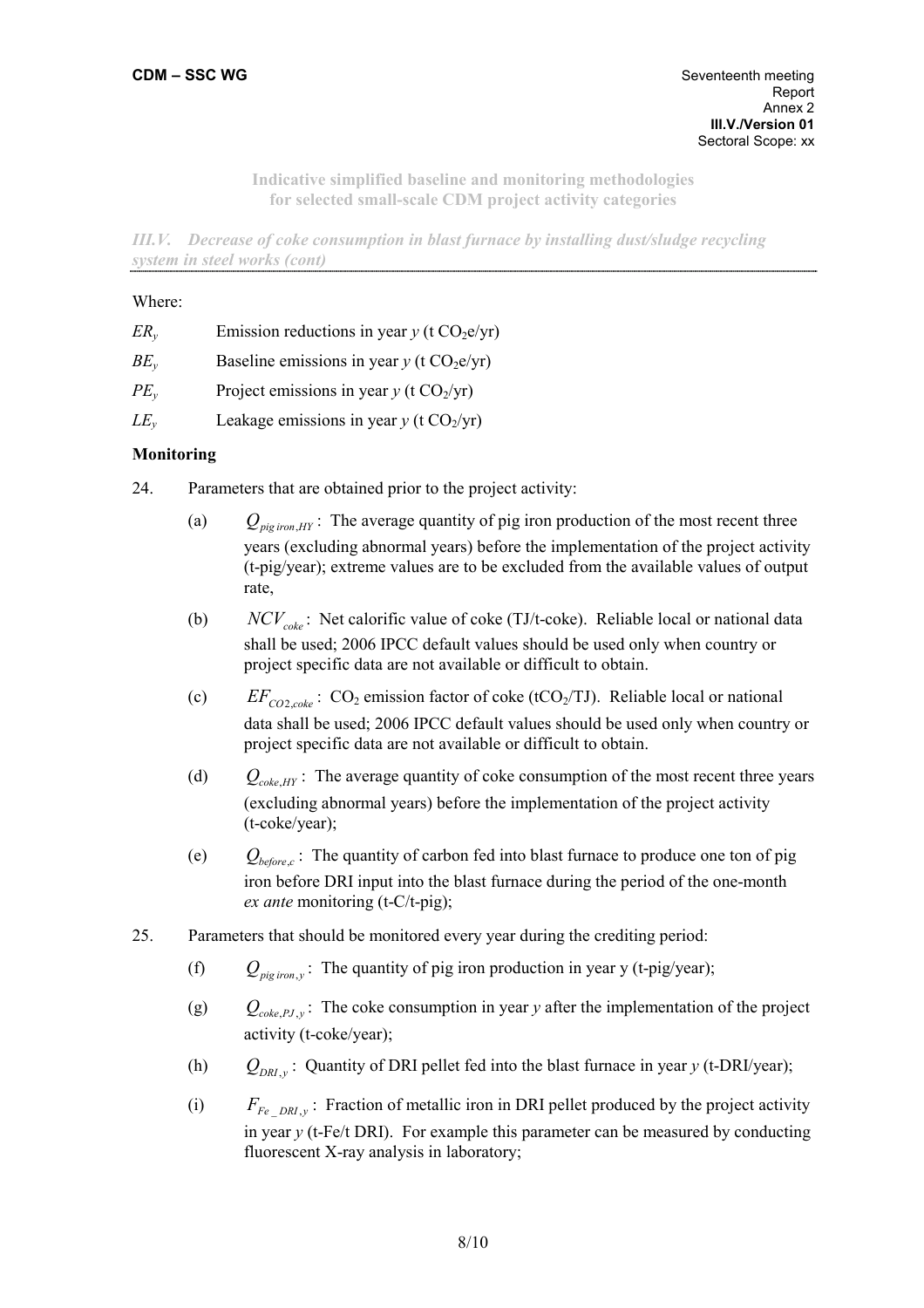*III.V. Decrease of coke consumption in blast furnace by installing dust/sludge recycling system in steel works (cont)* 

- (j)  $F_{c, \ncokew}$ : Fraction of carbon in coke fed into the blast furnace in year *y* (t-C/t-coke). This parameter can be measured by conducting chemical analysis in laboratory;
- (k)  $Q_{\text{after }c,v}$ : The quantity of carbon fed into blast furnace to produce one ton of pig iron after DRI input into the blast furnace during the period of the one-month *ex post* monitoring in year *y* (t-C/t-pig). ;
- (l)  $Q_{after, \, \text{pig}, \, \text{y}}$ : The amount of pig iron produced during the period of the one-month *ex post* monitoring in year *y* (t-pig/month);
- (m)  $Q_{after\,DRI\,v}$ : The amount of DRI pellet fed into the blast furnace during the period of the one-month *ex post* monitoring in year *y* (t-DRI/month);
- (n)  $F_{after,Fe-DRL, y}$ : Fraction of metallic iron in DRI pellet fed into the blast furnace during the period of the one-month *ex post* monitoring in year *y* (t-Fe/t-DRI). This parameter can be measured by conducting fluorescent X-ray analysis in laboratory;

26. For the determination of project activity emission, the following parameters should be monitored. In addition, the monitoring parameters stipulated in the latest version of the "Tool to calculate baseline, project and/or leakage emissions from electricity consumption" and "Tool to calculate project or leakage  $CO<sub>2</sub>$  emissions from fossil fuel combustion" need to be monitored, if applicable.

- a) Parameters that are obtained prior to the project activity:
	- (a)  $NCV_{OG}$ : Net calorific value of the off gas consumed by the dust/sludge recycling system  $(TJ/Nm^3)$ ;
	- (b)  $CC_{DS}$ : Carbon content of the dust/sludge which would be landfilled in the absence of the project activity on a dry weight basis (t-C/t-dry-ds);
	- (c)  $Q_{DS LF n}$  Historical annual quantity of the dust/sludge which was landfilled in year *n* on a dry weight basis (t-dry-ds /year);
	- (d)  $Q_{DS, total, n}$ : Historical total annual quantity of the dust/sludge generated from the steel works in year *n* on a dry weight basis (t-dry-ds/year).
- b) Parameters that should be monitored every year during the crediting period:
	- (e)  $Q_{OG,y}$ : Quantity of the off gas consumed by the dust/sludge recycling system in year y  $(Nm^3$ /year) (if applicable);